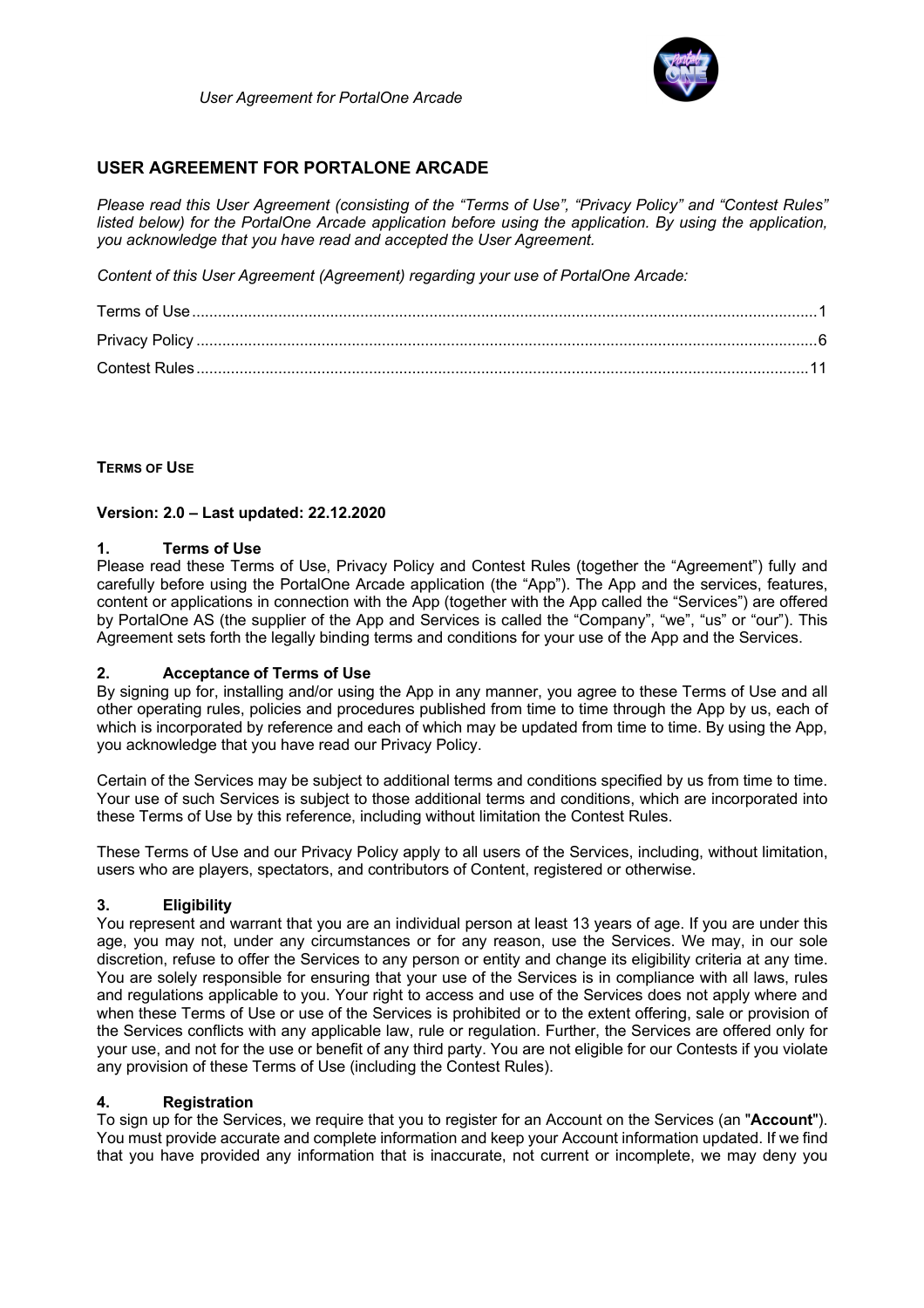

access to Contests, areas requiring registration, disqualify you from Contests, revoke Prizes, and/or terminate your Account, if deemed as a proportional response by us.

To win Prizes you must provide your real name (first and last) when registering for the App and when using the App. We require your real name to prevent activities such as cheating by registering more than one user per person, to avoid abusive language, and to achieve and maintain the desired social interaction element in the game. If we detect a name containing for instance abusive language and/or numbers, we reserve the right update your user name and change it to your real name (based on information you have provided) or an anonymized name, or block your access to PortalOne Arcade. In such instances, you might receive a notification with a request to update and correct the name provided. If you have received such a notification and/or been blocked from the App, and you believe this is unwarranted based on the terms of this Agreement, please contact PortalOne at: hello@portalone.com*.*

You shall not: (i) select or use as a username a name of another person with the intent to impersonate that person; (ii) use as a username a name subject to any rights of a person other than you without appropriate authorization; or (iii) use, as a username, a name that is otherwise offensive, vulgar or obscene. You are solely responsible for the activity that occurs on your Account and for keeping your Account password and login credentials secure. You may never use another person's user Account or registration information for the Services without permission. You must notify us immediately of any breach of security or unauthorized use of your Account.

You may establish, maintain, use and control only one Account on the Service. Each Account on the Service may only be owned, maintained, used and controlled by one individual. In the event we determine that you have opened, maintained, used or controlled more than one Account, in addition to any other rights that we may have, we reserves the right to suspend or terminate any or all of your accounts and terminate, withhold or revoke the awarding of any Prizes.

## **5. Content**

For purposes of these Terms of Use, the term "**Content**" includes, without limitation, information, data, text, photographs, videos, audio clips, written posts and comments, software, scripts, graphics, and interactive features generated, provided, or otherwise made accessible on or through the Services. For the purposes of this Agreement, "Content" also includes all User Content (as defined below).

All Content added, created, uploaded, submitted, distributed, or posted to the Services by users (collectively "**User Content**"), whether publicly posted or privately transmitted, is the sole responsibility of the person who originated such User Content. You represent that all User Content provided by you is accurate, complete, up-to-date, and in compliance with all applicable laws, rules and regulations. You retain ownership of any and all User Content created and/or uploaded by you. You acknowledge that all Content, including User Content, accessed by you using the Services is at your own risk and you will be solely responsible for any damage or loss to you or any other party resulting therefrom. We do not guarantee that any Content you access on or through the Services is or will continue to be accurate.

The Services may contain Content specifically provided by us, our partners or our users and such Content is protected by copyrights, trademarks, service marks, patents, trade secrets or other proprietary rights and laws. You shall abide by and maintain all copyright notices, information, and restrictions contained in any Content accessed through the Services.

Subject to these Terms of Use, we grant each user of the Services a worldwide, non-exclusive, nonsublicensable and non-transferable license to use (i.e., to download and display locally) Content solely for purposes of using the Services. Use, reproduction, modification, distribution or storage of any Content (other than your User Content) for other than purposes of using the Services is expressly prohibited without prior written permission from us. You shall not sell, license, rent, or otherwise use or exploit any Content (other than your User Content) for commercial use or in any way that violates any third party right.

By submitting User Content through the Services, you hereby do and shall grant us a worldwide, nonexclusive, perpetual, royalty-free, fully paid, sublicensable and transferable license to use, edit, modify, manipulate, truncate, aggregate, reproduce, distribute, prepare derivative works of, display, perform, and otherwise fully exploit the User Content in connection with the App, the Services and our (and our successors' and assigns') businesses, including without limitation for promoting and redistributing part or all of the App or the Services (and derivative works thereof) in any media formats and through any media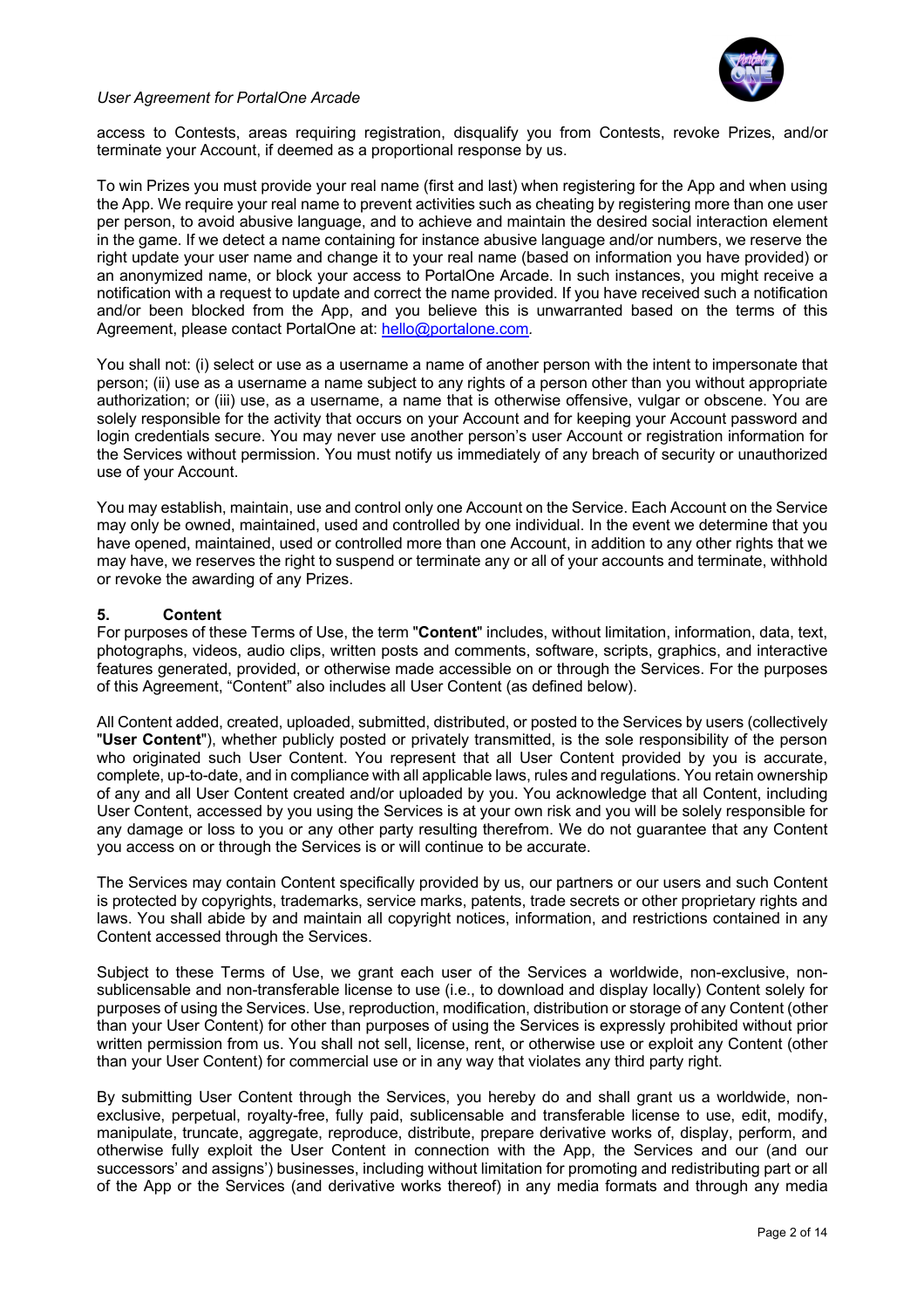

channels (including, without limitation, third party websites and feeds), and including after your termination of your Account or the Services. For the sake of clarity, to the extent any User Content you submit includes your name, likeness, voice, video, or photograph, you acknowledge and agree that the foregoing license of this Section 5 shall apply to the same. You also hereby do and shall grant each user of the App and/or the Services a non-exclusive, perpetual license to access your User Content through the App and/or the Services, and to use, edit, modify, reproduce, distribute, prepare derivative works of, display and perform such User Content, including after your termination of your Account or the Services.

For clarity, the foregoing license granted to our users and us does not affect your ownership or privacy rights in your User Content (as detailed in our Privacy Policy). You represent and warrant that you have all rights to grant such licenses to us without infringement or violation of any applicable laws or third party rights, including without limitation, any privacy rights, publicity rights, copyrights, trademarks, contract rights, or any other intellectual property or proprietary rights.

We do not guarantee that any Content will be made available on the App or through the Services. We reserve the right to, but do not have any obligation to, (i) remove, edit or modify or otherwise manipulate any Content in our sole discretion, at any time, without notice to you and for any reason (including, but not limited to, upon receipt of claims or allegations from third parties or authorities relating to such Content or if we are concerned that you may have violated these Terms of Use), or for no reason at all and (ii) to remove or block any Content from the Services.

# **6. Rules of Conduct**

As a condition of use, you promise not to use the Services for any purpose that is prohibited by these Terms of Use. You are responsible for all of your activity in connection with the Services. Violation of our rules may result in the termination and cancellation of your Account and forfeiture of your winnings.

By way of example, and not as a limitation, you shall not (and shall not permit any third party to) either (a) take any action or (b) upload, download, post, submit or otherwise distribute or facilitate distribution of any Content on or through the Service, including without limitation any User Content, that:

- (i) reuses the Services for any unauthorized purpose, or in violation of any applicable law, including intellectual property laws;
- (ii) you know is false, misleading, untruthful or inaccurate, including, but not limited to, providing inaccurate contact or Account information;
- (iii)illicitly manufactures currencies or other benefits by providing inaccurate information, buying or selling such benefits, creating multiple accounts, or other means;
- (iv)results in the creation or operation of multiple user accounts;
- (v) enters you into a contest for which you are not eligible, whether by multi-accounting, providing misleading information, masking or altering your IP address, or other means;
- (vi)results in the sale or transfer of your Account;
- (vii) is unlawful, threatening, abusive, harassing, defamatory, libelous, deceptive, fraudulent, invasive of another's privacy, tortious, obscene, vulgar, pornographic, offensive, profane, contains or depicts nudity, contains or depicts sexual activity, otherwise violates any law or right of any third party, or is otherwise inappropriate as determined by us in our sole discretion;
- (viii) constitutes unauthorized or unsolicited advertising, junk or bulk email ("spamming");
- (ix)contains software viruses or any other computer codes, files, content, or programs that are designed or intended to disrupt, damage, limit or interfere with the proper function of any software, hardware, or telecommunications equipment or to damage or obtain unauthorized access to any system, data, password or other information of ours or of any third party;
- i. (x) is designed or intended to obtain password, Account, or private information from any PortalOne user;

(xi)impersonates any person or entity, including any of our employees, representatives, or users;

ii. (xii) promotes or links to affiliate programs, multi-level marketing schemes, sites repurposing existing stories or off-topic content; or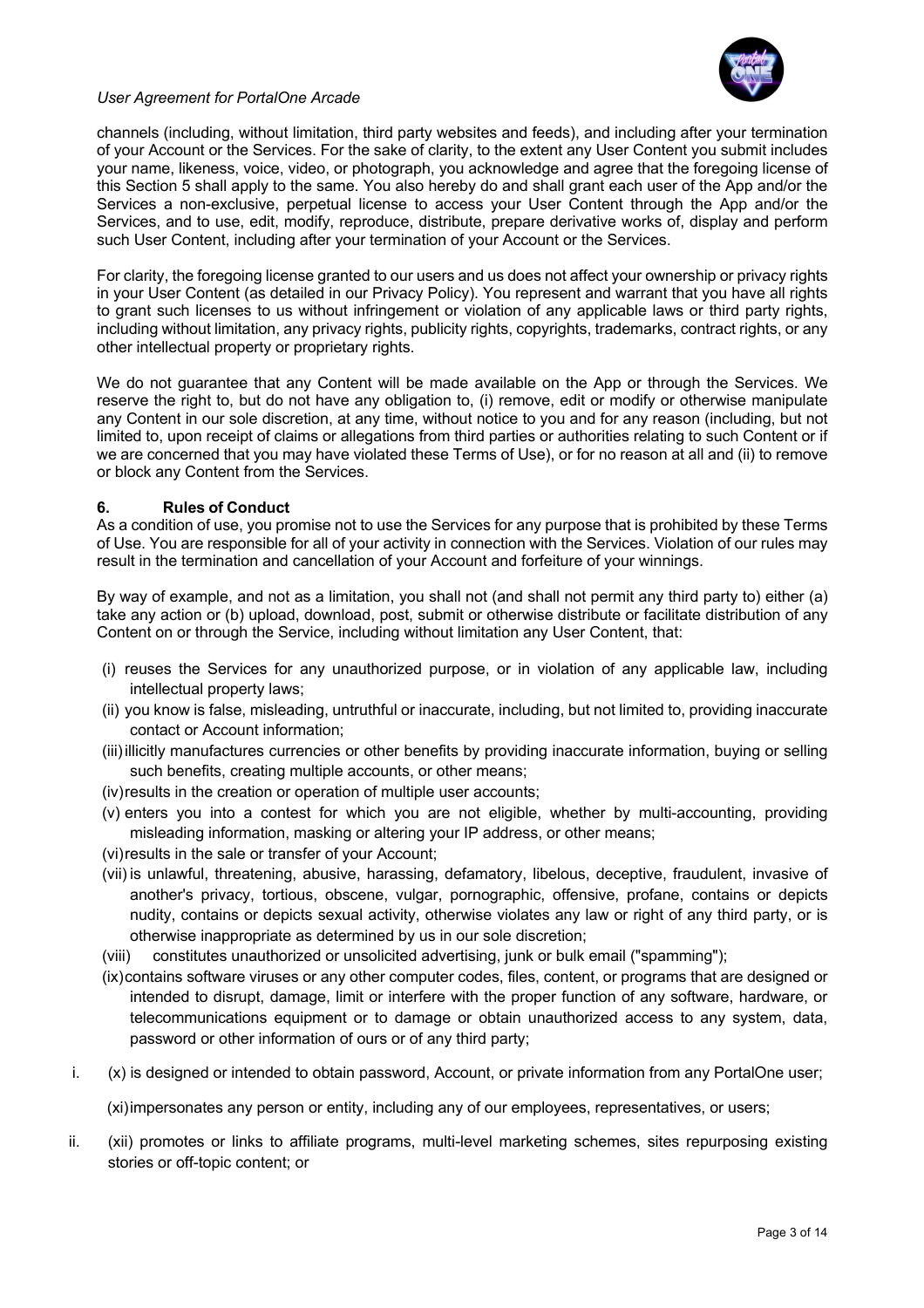

iii.(xiii)includes anyone's sensitive personal data.

You shall not (directly or indirectly): (i) decipher, decompile, disassemble, reverse engineer or otherwise attempt to derive any source code or underlying ideas or algorithms of any part of the Services (including without limitation any application), except to the limited extent applicable laws specifically prohibit such restriction, (ii) modify, translate, or otherwise create derivative works of any part of the Services, or (iii) copy, rent, lease, distribute, or otherwise transfer any of the rights that you receive hereunder.

If for any reason the Service is not running as originally planned (e.g., if it becomes corrupted or does not allow the proper usage and processing of entries in accordance with the rules, or if infection by a computer virus, bugs, tampering, unauthorized intervention, actions by users, fraud, technical failures, or any other causes of any kind, corrupts or affects the administration, security, fairness, integrity or proper conduct of the Service), we reserves the right, in our sole discretion, to disqualify any individual implicated in or relating to the cause and/or to cancel, terminate, extend, modify or suspend the Service, and select the winner(s) from all eligible entries. If such cancellation, termination, modification or suspension occurs, notification may be posted in the App or elsewhere in the Services.

## (xii) **Third-Party Services**

The Services may permit you to link to or otherwise access other websites, services or resources on your device and the Internet, and other websites, services or resources may contain links to or be accessed by the Services or the App. These other resources are not under our control, and you acknowledge that we are not responsible or liable for the content, functions, accuracy, legality, appropriateness or any other aspect of such websites or resources. The inclusion of any such link or access does not imply our endorsement or any association between us and their operators. You further acknowledge and agree that we shall not be responsible or liable, directly or indirectly, for any damage or loss caused or alleged to be caused by or in connection with the use of or reliance on any such content, goods or services available on or through any such website or resource.

## (xiii) **In-App Purchases**

We may add the opportunity to purchase ("**In App Purchase**") certain virtual items or currencies in the App at a later time. Such In App Purchases will be offered through the app store from which you originally downloaded the App. The Terms of Use (including the Contest Rules) will govern any future Inn App Purchases, in addition to any applicable "in-app" purchase rules and policies that will be made available in the relevant app stores (by the app store provider and/or us).

#### (xiv) **Termination**

We may terminate your access to all or any part of the Services at any time if deemed necessary by us, which may result in the forfeiture and destruction of all information associated with your use of the Services. If you wish to terminate your Account, you may do so by removing the App from your device and following the instructions on the App or through the Services. All provisions of these Terms of Use which by their nature should survive termination shall survive termination, including, without limitation, licenses of User Content, ownership provisions, warranty disclaimers, indemnity and limitations of liability.

#### (xv) **Warranty Disclaimer**

We have no special relationship with or fiduciary duty to you. You acknowledge that we have no duty to take any action regarding which users gain access to the Services; what Content you access via the Services; or how you may interpret or use the Content.

We make no representations concerning any Content contained in or accessed through the Services, and we will not be responsible or liable for the accuracy, copyright compliance, or legality of material or Content contained in or accessed through the Services.

The views and opinions of our hosts and show guests are their own and not necessarily representative of our views and opinions and we assumes no responsibility for the Content, accuracy, or views of or opinions expressed by such hosts.

THE SERVICES AND CONTENT ARE PROVIDED "AS IS", "AS AVAILABLE" AND WITHOUT WARRANTY OF ANY KIND, EXPRESS OR IMPLIED, INCLUDING, BUT NOT LIMITED TO, THE IMPLIED WARRANTIES OF TITLE, NON-INFRINGEMENT, MERCHANTABILITY AND FITNESS FOR A PARTICULAR PURPOSE, AND ANY WARRANTIES IMPLIED BY ANY COURSE OF PERFORMANCE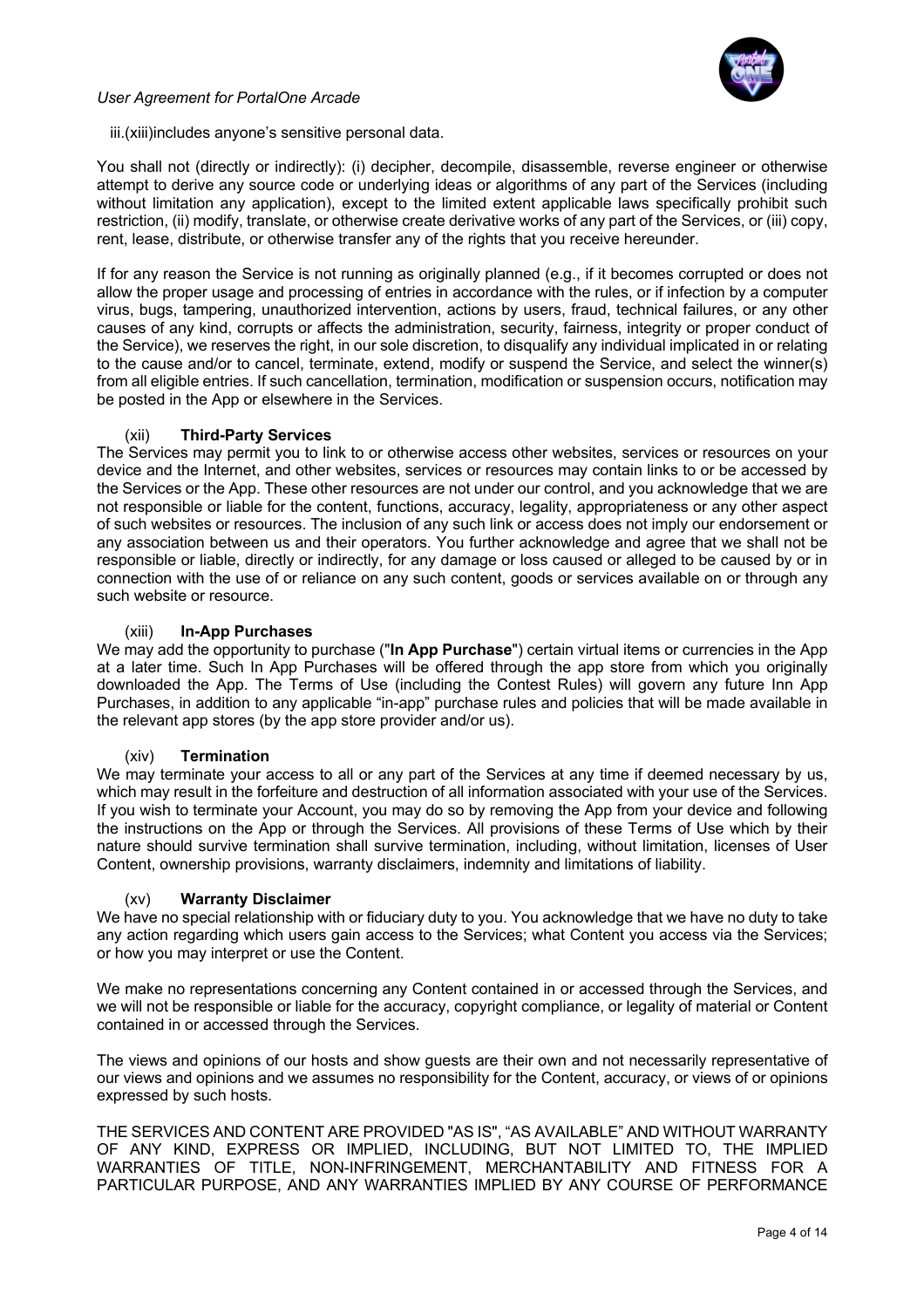

OR USAGE OF TRADE, ALL OF WHICH ARE EXPRESSLY DISCLAIMED. WE, AND OUR DIRECTORS, EMPLOYEES, AGENTS, SUPPLIERS, PARTNERS AND CONTENT PROVIDERS DO NOT WARRANT THAT: (I) THE SERVICES WILL BE SECURE OR AVAILABLE AT ANY PARTICULAR TIME OR LOCATION; (II) ANY DEFECTS OR ERRORS WILL BE CORRECTED; (III) ANY CONTENT OR SOFTWARE AVAILABLE AT OR THROUGH THE SERVICES IS FREE OF VIRUSES OR OTHER HARMFUL COMPONENTS; OR (IV) THE RESULTS OF USING THE SERVICES WILL MEET YOUR REQUIREMENTS. YOUR USE OF THE SERVICES IS SOLELY AT YOUR OWN RISK.

# (xvi) **Indemnification**

You shall defend, indemnify, and hold harmless us, our affiliates and each of our and their respective employees, contractors, directors, suppliers and representatives from all liabilities, claims, and expenses, including reasonable attorneys' fees, that arise from or relate to your misuse of the Services or Content, and otherwise from your violation of these Terms of Use, or infringement by you, or any third party using your Account or identity in the Services, of any intellectual property or other right of any person or entity. We reserve the right to assume the exclusive defense and control of any matter otherwise subject to indemnification by you, in which event you will assist and cooperate with us in asserting any available defenses.

## (xvii) **Limitation of Liability**

IN NO EVENT SHALL WE, NOR OUR DIRECTORS, EMPLOYEES, AGENTS, PARTNERS, SUPPLIERS OR CONTENT PROVIDERS, BE LIABLE UNDER CONTRACT, TORT, STRICT LIABILITY, NEGLIGENCE OR ANY OTHER LEGAL OR EQUITABLE THEORY WITH RESPECT TO THE SERVICES (I) FOR ANY LOST PROFITS, DATA LOSS, COST OF PROCUREMENT OF SUBSTITUTE GOODS OR SERVICES, OR SPECIAL, INDIRECT, INCIDENTAL, PUNITIVE, COMPENSATORY OR CONSEQUENTIAL DAMAGES OF ANY KIND WHATSOEVER (HOWEVER ARISING), (II) FOR ANY BUGS, VIRUSES, TROJAN HORSES, OR THE LIKE (REGARDLESS OF THE SOURCE OF ORIGINATION), OR (III) FOR ANY DIRECT DAMAGES IN EXCESS OF (IN THE AGGREGATE) OF THE GREATER OF NOK 5 000.

#### (xviii) **Governing Law and Jurisdiction**

These Terms of Use shall be governed by and construed in accordance with the laws of Norway, including its conflicts of law rules. You agree that any dispute arising from or relating to the subject matter of these Terms of Use shall be governed by the exclusive jurisdiction and venue of the Oslo District Court.

#### (xix) **Modification**

We reserve the right to modify or replace any of these Terms of Use, or change, suspend, or discontinue the Services (including without limitation, adding new features, functionality and Contests, and changing the availability of current or future feature, database or Content) at any time after posting a notice in the App or by sending you notice through the Services, via email or by another appropriate means of electronic communication. We may also impose limits on certain features and services or restrict your access to parts or all of the Services without notice or liability. While we will provide reasonable notice of modifications as detailed above, it is also your responsibility to check these Terms of Use periodically for changes and notifications of changes. Your continued use of the Services following notification of any changes to these Terms of Use constitutes acceptance of those changes, which will apply to your continued use of the Services going forward. Your use of the Services is subject to the Terms of Use in effect at the time of such use.

#### (xx) **Miscellaneous**

These Terms of Use are the entire Agreement between you and us with respect to the Services, including use of the App, and supersede all prior or contemporaneous communications and proposals (whether oral, written or electronic) between you and us with respect to the Services. If any provision of these Terms of Use is found to be unenforceable or invalid, that provision will be limited or eliminated to the minimum extent necessary so that these Terms of Use will otherwise remain in full force and effect and enforceable. The failure of either party to exercise in any respect any right provided for herein shall not be deemed a waiver of any further rights hereunder

We shall not be liable for any failure to perform our obligations hereunder where such failure results from any cause beyond our reasonable control, including, without limitation, mechanical, electronic or communications failure or degradation.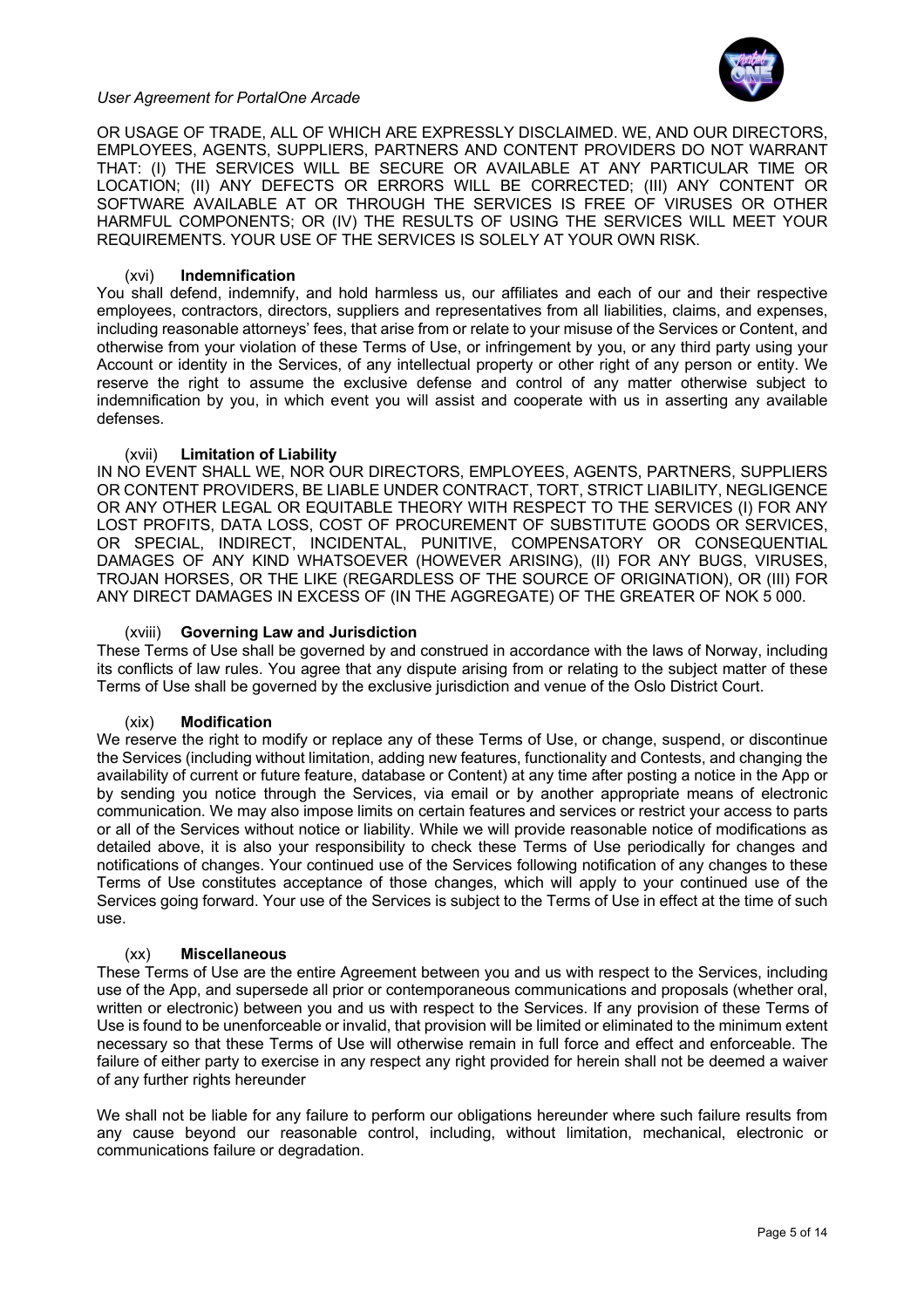

These Terms of Use are personal to you, and are not assignable, transferable or sublicensable by you except with our prior written consent. We may assign, transfer or delegate any of our rights and obligations hereunder without consent.

No agency, partnership, joint venture, or employment relationship is created as a result of these Terms of Use and neither party has any authority of any kind to bind the other in any respect.

Unless otherwise specified in these Term of Service, all notices under these Terms of Use will be in writing and will be deemed to have been duly given when received, if personally delivered or sent by certified or registered mail, return receipt requested; when receipt is electronically confirmed, if transmitted by facsimile or email; or the day after it is sent, if sent for next day delivery by recognized overnight delivery service.

Our failure to enforce any part of these Terms of Use shall not constitute a waiver of our right to later enforce that or any other part of these Terms of Use. Waiver of compliance in any particular instance does not mean that we will waive compliance in the future. In order for any waiver of compliance with these Terms of Use to be binding, we must provide you with written notice of such waiver through one of our authorized representatives.

The App is not sponsored, endorsed, administered by, or associated with Apple Inc. or any of its subsidiaries.

You may contact us at the following address: hello@portalone.com

#### **PRIVACY POLICY**

#### **Version: 2.0 – Last updated: 22.12.2020 (archive)**

#### **1. Privacy Policy**

We are PortalOne. We are the controller of personal data that are processed when using the PortalOne application (the "**App**") and the services, features, content or applications offered by PortalOne AS in connection with the App ("**PortalOne**," "**we**", "**us**" or "**our**") (together with the App, the "**Services**").

As a Norwegian company, we adhere to Norwegian privacy law and meet the requirements of applicable laws and regulations within the EU/EEA, including the EUs General Data Protection Regulation (GDPR). In line with our data processing agreements with our data processors (listed in Section 7), we will ensure that your privacy rights and our processing of your personal data are held to the highest standard. We are committed to your privacy and want your personal data to be private and secure.

This Privacy Policy describes the processing of personal data and other information in the App and the Services. This Privacy Policy is together with the Terms of Use and Contest Rules for PortalOne Arcade the agreement between you and us (the "Agreement"), available here on our website https://www.portalone.com/useragreement.

In short, the Privacy Policy explains:

- Who we are
- Who do we work with to provide the App and to process personal data
- Which personal data will be collected from you and how
- The purposes of collecting your personal data
- Disclosure of personal data to third parties
- Our security measures when processing your personal data
- Your rights as the data subject

#### **2. Definitions**

Capitalized terms in this Privacy Policy have the same definition as in the Agreement.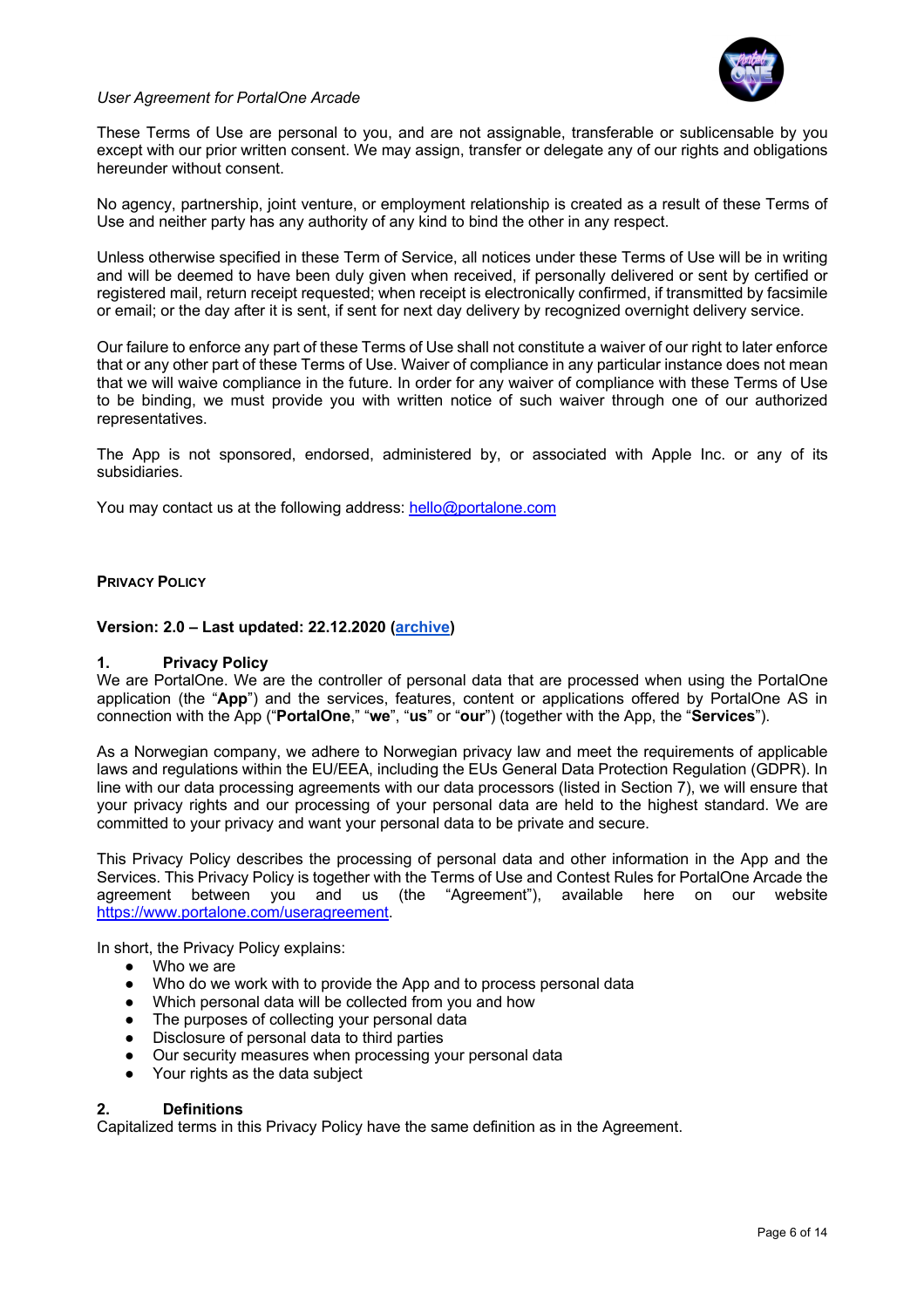

**PortalOne/we/us/our:** PortalOne AS, org. no. 921 472 471, Tordenskiolds gate 2, 0160 Oslo. If you have any requests concerning your personal data or any queries with regard to this Privacy Policy, please contact us at: hello@portalone.com.

**GDPR**: Regulation (EU) 2016/679 of the European Parliament and the Council of 27 April 2016 on the protection of natural persons with regard to the processing of personal data and on the free movement of such data, and repealing Directive 95/46/EC (this regulation is referred to as GDPR which is an abbreviation of the General Data Protection Regulation).

**Personal data**: Any information relating to an identified or identifiable natural persons (for example you as the End User), see GDPR article 4 (1).

**You**: The person using the App and the Services.

# **3. What Personal Data We Collect and How**

We must process information about you to provide the App and the Services. The personal data we process is collected directly from you or based on your use of the App or Services. We collect different types of personal data depending on how you use the App, but limited to the following categories:

- Mandatory registration data entered into the App by you during installation/registration, including, but not limited to, your name, age, username, e-mail and password.
- Information from your mobile device necessary for the App to download and function, for instance IP-location, operating system and similar details about your device.
- Information entered into the App by you, including, but not limited to, Content, communications, payment information and other information provided by you in/through the App.
- Information related to your gameplay, including, but not limited to, your acquired tokens, your game level, your scores and any prizes you have won.
- Information about your use of the App, including, but not limited to, information about how you use and/or engage with the App, for example the buttons you press, how you interact with various elements of the App, your time spent using the App, etc.

# **Regarding special categories of personal data / sensitive personal data:**

The provision of the App and the Services does not require the processing of special categories of personal data (also known as sensitive personal data). Therefore, we ask that you do not share such data about yourself or others in the App. Such data would for instance be religious beliefs, political opinions, physical or mental health, labor union membership, criminal convictions or offences, ethnic background, sexual history or sexual orientation. If you make such personal data available in the App, we reserve the right to delete such data without further notice.

# **4. Our Purposes and Legal Basis for Processing**

We process the personal data we have, subject to choices you make, for the purposes described below and based on their attributed legal basis:

| <b>Controller</b> | <b>Purpose</b>                                                 | <b>Legal basis</b>        |
|-------------------|----------------------------------------------------------------|---------------------------|
| <b>PortalOne</b>  | To provide the App                                             | Agreement: To fulfill     |
|                   | Information entered into the App by you and collected from     | the Terms you agreed      |
|                   | your use of the App will be used to provide the App's          | to when downloading       |
|                   | functionality as described in the Terms and in the relevant    | the App, including to     |
|                   | App store and our website, including the provision of          | provide the App to you    |
|                   | notifications and content displayed to you in the App. Some    | as it is described in the |
|                   | examples of key functions of the App that require the          | Agreement, on<br>our      |
|                   | processing of your personal data include:                      | website and in any        |
|                   | Leaderboards: Your name, username, relevant scores and         | other communications      |
|                   | regional location may be made available to other users of      | with you.                 |
|                   | the App if your performance in the Contests grants you a       |                           |
|                   | ranking in the international or regional leaderboards.         |                           |
|                   | Live chat feature: Content and other communications you        |                           |
|                   | enter into the live chat feature will be made available to all |                           |
|                   | other users of the App until it is replaced by another users   |                           |
|                   | Content or communications                                      |                           |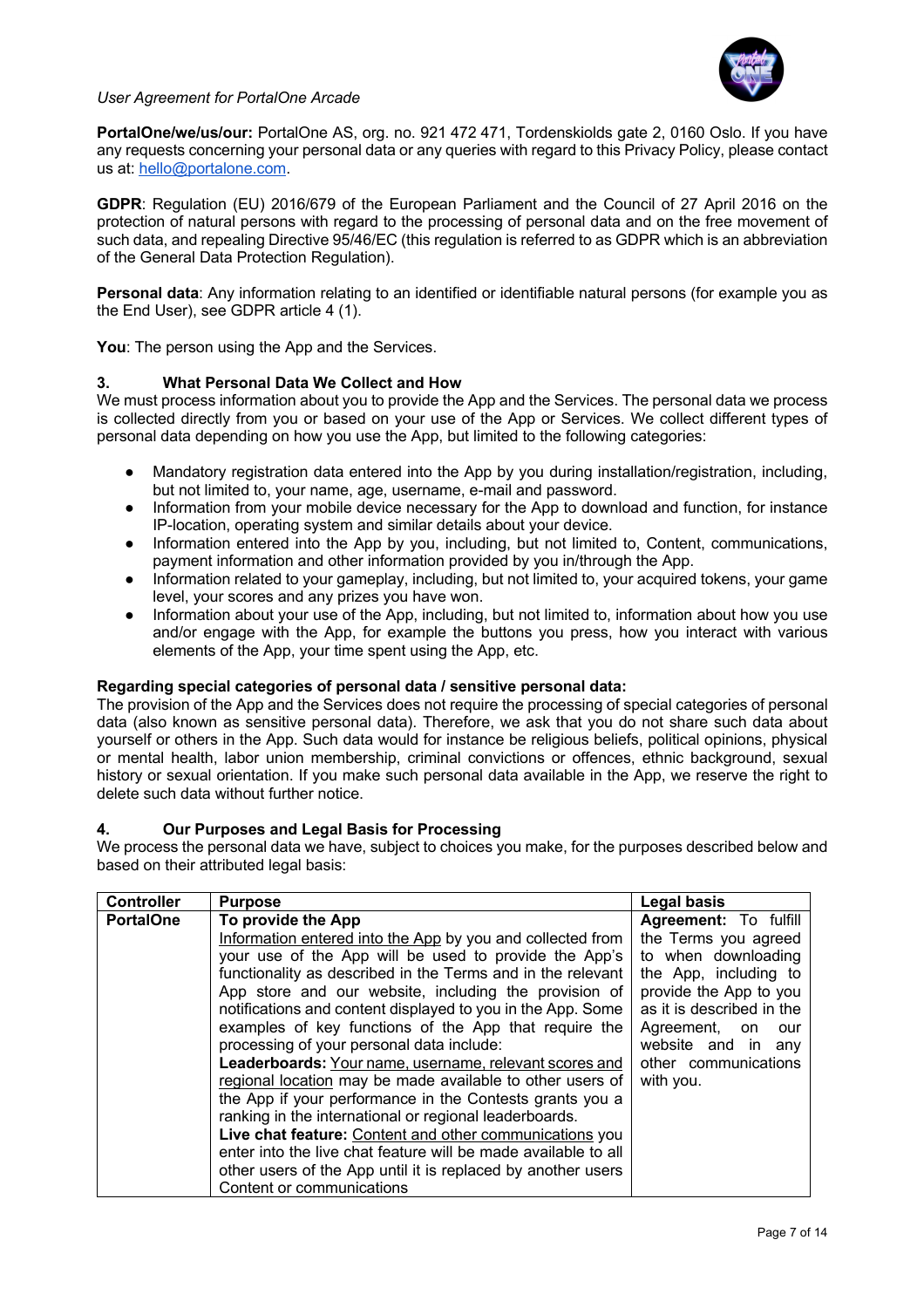

| <b>PortalOne</b> | To communicate with you<br>Your name and other contact information will be used to<br>contact and communicate with you if you are designated as<br>a winner of a Contest within the app, or if necessary to<br>provide necessary information concerning the App and to<br>provide support or other responses to you.                                                                                                                          | Agreement: To fulfill<br>the Terms you agreed<br>to when downloading<br>the App, including to<br>provide the App to you<br>as it is described in the<br>Agreement,<br>on<br>our<br>website and in any<br>other communications<br>with you.                                                                                                                   |
|------------------|-----------------------------------------------------------------------------------------------------------------------------------------------------------------------------------------------------------------------------------------------------------------------------------------------------------------------------------------------------------------------------------------------------------------------------------------------|--------------------------------------------------------------------------------------------------------------------------------------------------------------------------------------------------------------------------------------------------------------------------------------------------------------------------------------------------------------|
| <b>PortalOne</b> | <b>Preventing illegal activity</b><br>We may use information about you (both entered into the<br>App and generated from your usage) to prevent illegal<br>activity, fraud or similar, including to detect and prevent<br>breaches of the Agreement, as well as to ensure the<br>technical stability and security of the App. For instance, we<br>may use your age to verify whether you are eligible to enter<br>into Contests or win Prizes. | <b>Agreement</b><br>and<br>Legitimate<br>interest:<br>To fulfill the Agreement<br>with you. To the extent<br>our processing falls<br>outside the scope of<br>the Agreement, it is<br>based on our legitimate<br>interest in preventing<br>illegal<br>activity,<br>breaches of the Terms<br>of Use and providing a<br>secure and stable App.                  |
| <b>PortalOne</b> | Anonymous statistics and analytics<br>We will process your personal data submitted by you in the<br>App or generated based on your use of the App for the<br>purpose of creating/generating statistics, anonymized<br>usage data and usage reports. The result is fully<br>anonymized big data.<br>Once anonymized, the data is no longer considered<br>personal data and is no longer subject to the GDPR.                                   | Legitimate<br>interest:<br>Our legitimate interest<br>analyzing<br>in<br>and<br>evaluating the use of<br>the App and relevant<br>services,<br>with<br>the<br>purpose of improving<br>the Apps functionality<br>and<br>security,<br>the<br>Services<br>and<br>user<br>experience as well as<br>to help discover illegal<br>activity or technical<br>problems. |
| <b>PortalOne</b> | <b>Product research and development</b><br>We will process your personal data submitted by you to the<br>App or generated based on your use of the App to develop,<br>test and improve the App and the Services, including by<br>conducting surveys and research, and testing and<br>troubleshooting new services and features.                                                                                                               | Legitimate interest:<br>Our legitimate interest<br>in improving the App<br>related<br>and<br>the<br>Services by making a<br>better and more secure<br>product.                                                                                                                                                                                               |

# **5. Processing by Others and for Other Purposes**

Other parties may also process some of the personal data obtained from your use of the App, subject to choices you make, for the purposes described below and based on their attributed legal basis. There may be other relevant third parties not listed below, for more information, use the contact point in section 2.

| <b>Controllers:</b> | <b>Purpose:</b>           | More info:                                                    | Legal basis:    |
|---------------------|---------------------------|---------------------------------------------------------------|-----------------|
| Google Inc.         |                           | We do not directly share   For more information on Google     | The legal basis |
|                     | personal data with        | Inc.'s privacy,<br>please visit                               | this<br>for     |
|                     |                           | Google Inc., but in order   https://policies.google.com/priva | processing      |
|                     | to download and use the   | cy?hl=en-US                                                   | exists between  |
|                     | App from an android       |                                                               | Google<br>Inc.  |
|                     | device, you must make     |                                                               | and the<br>end  |
|                     | personal data<br>some     |                                                               | user            |
|                     | available<br>to<br>Google |                                                               |                 |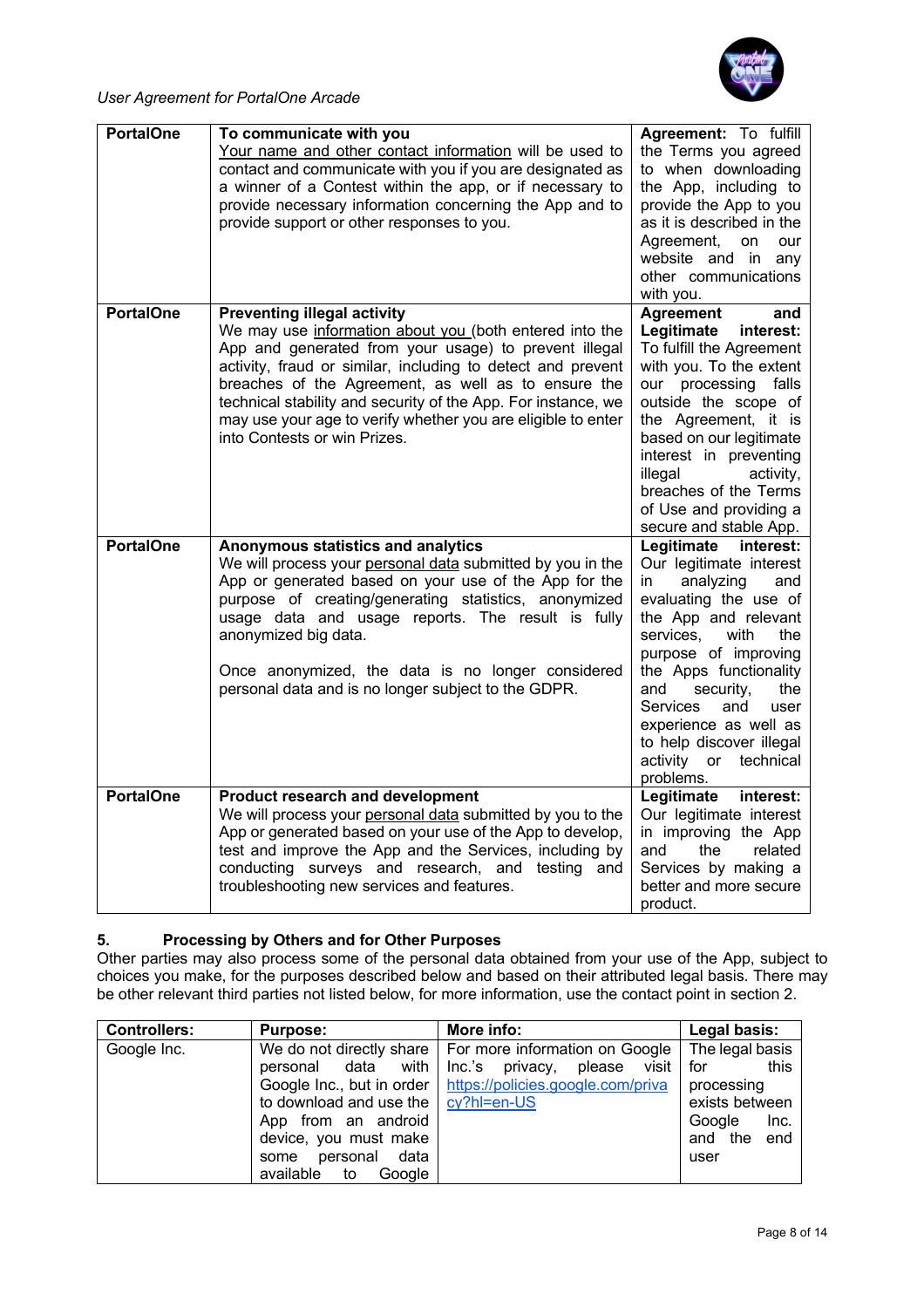

|            | through the use<br>οf<br>Google's services such<br>as GooglePlay. Google<br>handles<br>App<br>Distribution, InApp<br>purchase and crash<br>reports. Also user<br>overview of winners for<br>distribution of prizes.                                                                                                                            |                                                                                                                |                                                                                                  |
|------------|------------------------------------------------------------------------------------------------------------------------------------------------------------------------------------------------------------------------------------------------------------------------------------------------------------------------------------------------|----------------------------------------------------------------------------------------------------------------|--------------------------------------------------------------------------------------------------|
| Apple Inc. | We do not directly share<br>personal data with Apple<br>Inc., but in order to  <br>download and use the<br>App from an Apple<br>device, you must make<br>some personal data<br>available to Apple<br>through the use of<br>Apple's services such as<br>the App Store. Handling<br>App Distribution, InApp<br>purchase and<br>crash<br>reports. | For more information on App<br>Stores privacy, please<br>visit<br>https://support.apple.com/en-<br>us/HT210584 | The legal basis<br>this<br>for<br>processing<br>exists between<br>Apple Inc. and<br>the end user |

# **6. Disclosure of Data to Third Parties**

Except in the instances described in this Privacy Policy, we do not disclose collected personal data to third parties. We may disclose anonymous statistics and analytics from the App to our partners.

# **7. Storage and Personal Data Deletion**

# **7.1 Our Processors and Sub-processors**

A processor is a company that collects, stores, analyzes or by other means processes personal data on behalf of and by instruction from us. All personal data is stored and otherwise processed by our data processor(s) and their sub-processor(s), as listed below:

| Name processors:               | Subject matter of the                            | More info:                        | <b>Website:</b> |
|--------------------------------|--------------------------------------------------|-----------------------------------|-----------------|
|                                | processing:                                      |                                   |                 |
| Web<br>Amazon                  | ail<br>including<br>data,                        | All personal data is stored and   | aws.amazon.com/ |
| <b>EMEA</b><br><b>Services</b> | personal data, from the                          | processed within the EU/EEA on    | agreement/      |
| SARL, 38 avenue                | App and the Services is                          | servers located in the region     |                 |
| John F. Kennedy,               | processed by Amazon                              | Amazon Web Services define as     |                 |
| L-1855                         | Web Services (our data                           | EU West 1 Europe (Ireland).       |                 |
| Luxembourg                     | processor) with sub-<br>limited to<br>processors |                                   |                 |
|                                | within EU/EEA.                                   |                                   |                 |
| Playfab<br>Inc.,<br>a          | All<br>including<br>data,                        | Playfab is a company within the   | playfab.com     |
| Microsoft                      | personal data, from the                          | Microsoft Corporation. Personal   |                 |
| Corporation                    | App and the Services is                          | data is transferred to and stored |                 |
| company                        | processed by Playfab                             | in the USA. All personal data is  |                 |
|                                | Inc. (our data processor)                        | encrypted in<br>the<br>PlayFab    |                 |
|                                | their<br>sub-<br>and                             | databases, and PlayFab does       |                 |
|                                | processor(s) as listed<br>below limited to USA.  | not access unencrypted data.      |                 |
|                                |                                                  | Playfab<br>published<br>updated   |                 |
|                                |                                                  | Standard Contractual<br>Clauses   |                 |
|                                |                                                  | (SCCs)<br>their<br>website<br>on  |                 |
|                                |                                                  | (https://playfab.com/scc/)<br>in. |                 |
|                                |                                                  | December 2020, which<br>are       |                 |
|                                |                                                  | applicable for PortalOne from     |                 |
|                                |                                                  | 15.12.2020. The SCCs were         |                 |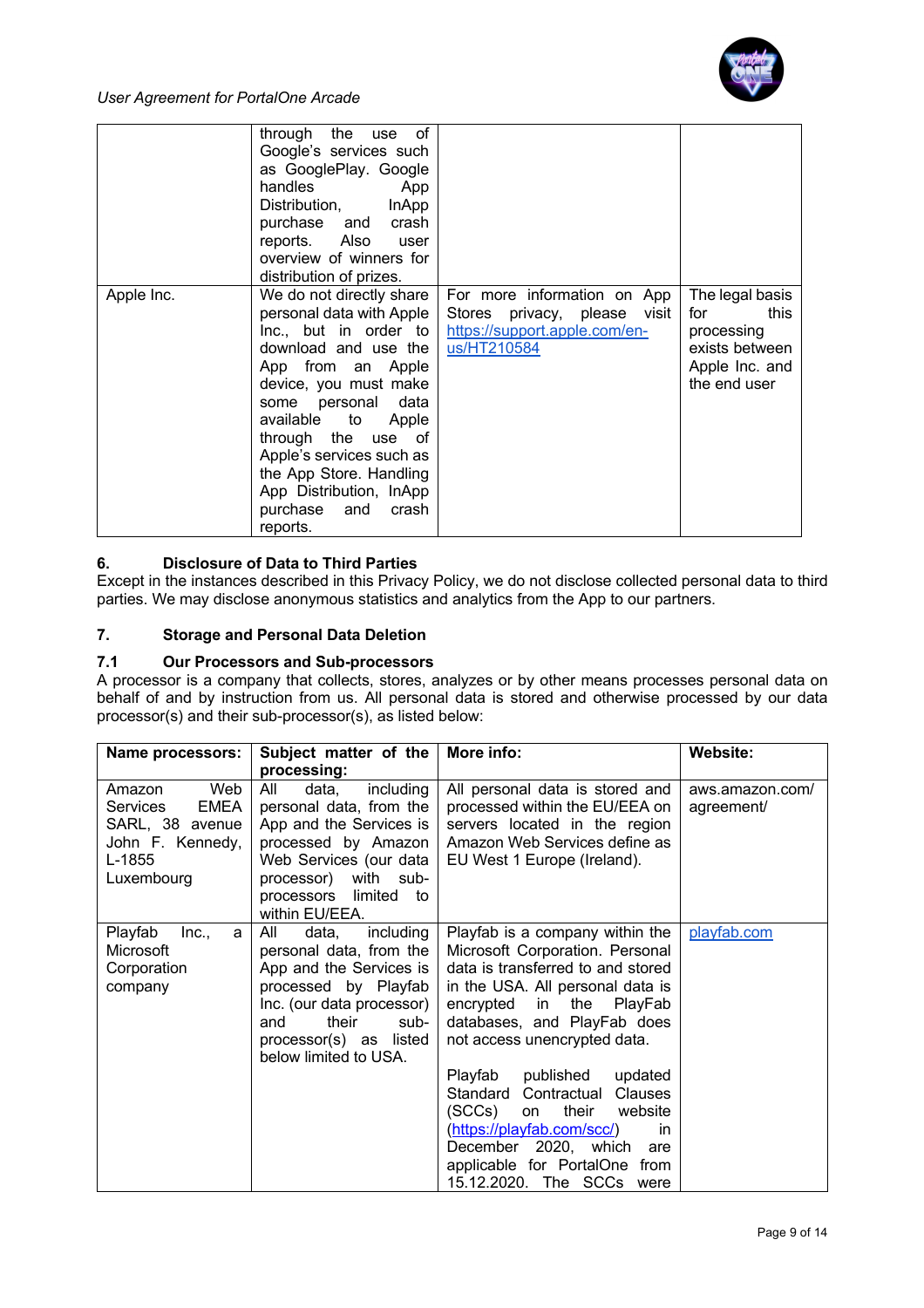

| Safeguards Addendum",<br>describing additional measures<br>for securing users' privacy rights.<br>Amazon Web Services,<br>All personal data is stored and<br>aws.amazon.com/<br>processed within the United<br>security/ (see also<br><b>Inc</b><br>AWS GDPR Data<br>States (the subprocessor of<br>PlayFab).<br>Processong<br>Addendum:<br>d1.awsstatic.com/l<br>egal/aws-<br>gdpr/AWS GDPR<br>DPA.pdf) | updated to align with the EU's<br>requirement for «additional<br>safeguards» when processing<br>personal data outside the<br>EU/EEA, described in Case<br>C-311/18 ("Schrems II") by the<br>Court of Justice of the European<br>Union. The updated SCCs also<br>include an "Additional |
|----------------------------------------------------------------------------------------------------------------------------------------------------------------------------------------------------------------------------------------------------------------------------------------------------------------------------------------------------------------------------------------------------------|----------------------------------------------------------------------------------------------------------------------------------------------------------------------------------------------------------------------------------------------------------------------------------------|
|----------------------------------------------------------------------------------------------------------------------------------------------------------------------------------------------------------------------------------------------------------------------------------------------------------------------------------------------------------------------------------------------------------|----------------------------------------------------------------------------------------------------------------------------------------------------------------------------------------------------------------------------------------------------------------------------------------|

# **7.2 Retention**

Upon your request or otherwise when the personal data we have collected is no longer necessary for the purposes described above, the personal data about you will be erased.

Personal data related to an account will be erased no later than 5 years after an account has been inactive or the Agreement for other purposes has been terminated. A user account and personal data related to that account will also be deleted immediately upon request from the user. Backups will be retained in order to better detect and prevent illegal activity, but will be deleted automatically after 3 years. Backups are mostly made up of pseudonymised data and individuals are very rarely directly identifiable. Statistical data and usage reports are anonymized data and are therefore no longer considered personal data. Such data cannot be traced back to you and will therefore not be deleted.

# **8. Your Rights**

This Privacy Policy is adherent to Norwegian law and falls under Norwegian jurisdiction. As such, you are entitled to certain rights. Please refer to the contact details provided in Section 2 if you wish to make use of or need assistance regarding the rights listed below.

Consent: To the extent our processing of your personal data relies on your consent, you may withdraw said consent at any time, by contacting us using the email stated in Section 2. The withdrawal of consent does not affect the legality of our processing of your personal data based on the consent before it was withdrawn.

Access: You can at any time request access to the personal data relating to you. You can also request information about how we collect personal data at any time.

Erasure: You can at any time request that we erase personal data relating to you that we have collected, provided that the personal data are no longer necessary for our processing, our processing is unlawful, you withdraw your consent or you rightfully object to our processing. Under these conditions, we will delete your personal data without undue delay, unless we are required by applicable laws to keep storing your personal data.

Rectification: You can at any time request that we rectify any incorrect personal data relating to you that we have collected.

Objections: You may likewise request a restriction of the processing of your personal data or object to the processing of your personal data, but this may affect your user experience in the App. For our processing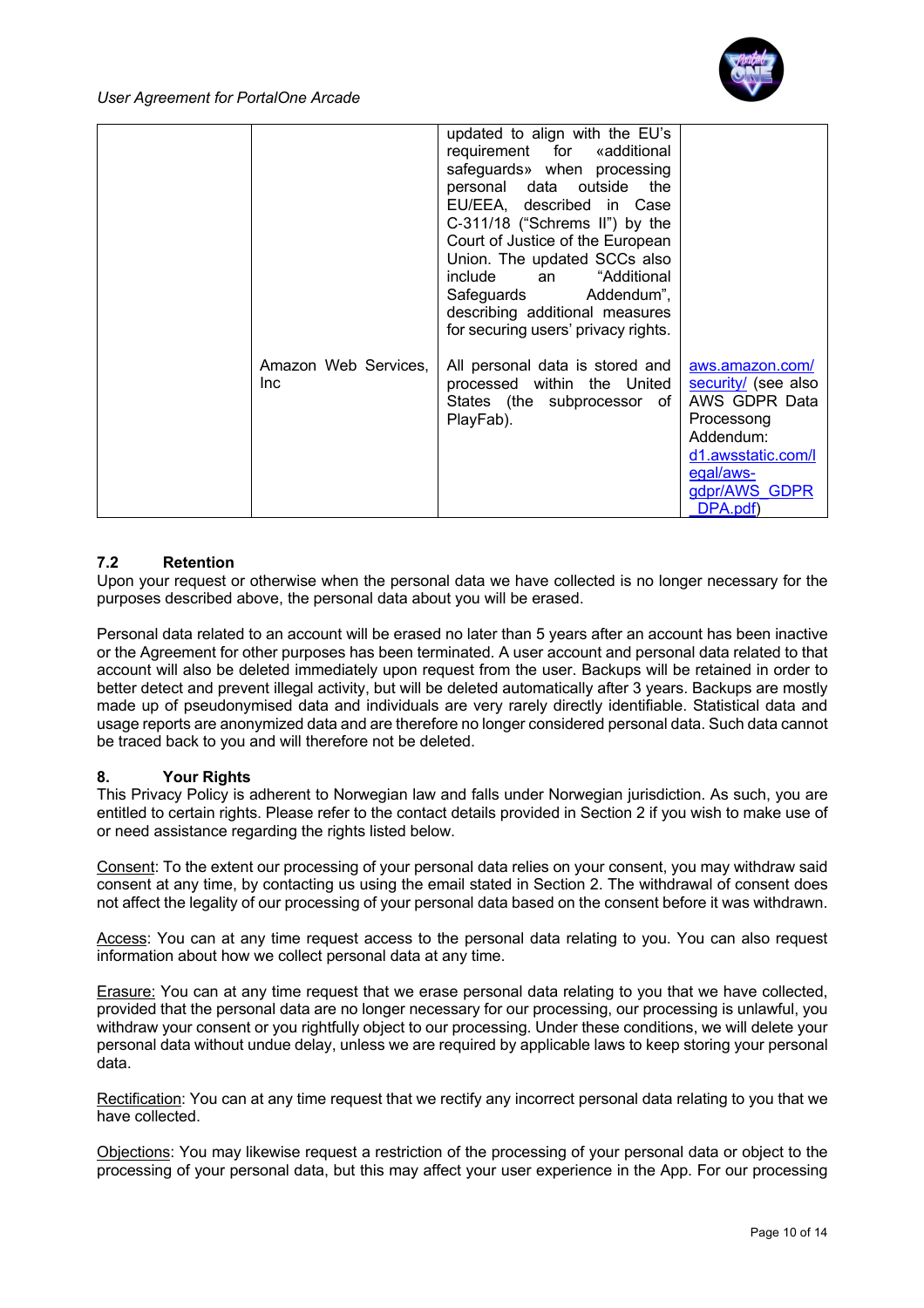

activities that are based on our legitimate interests, you may object to such processing on grounds relating to your particular situation, by contacting us using the email stated in Section 2.

Data Portability: In the event that our collection and processing of your personal data is based on automatic means and our legal basis is your consent or an agreement with you, you may request that the personal data concerning you and which you have provided us with, be transmitted to you or to another data controller in a structured, commonly used and machine-readable format .

Complaints: You have the right to lodge complaints with the Norwegian Data Protection Authority (Datatilsynet) or other relevant Data Protection Authority if you are a resident in another country in the EU or EEA.

#### **9. Security**

We have implemented appropriate technical and organizational security measures to ensure that our processing of data is secure, whether it is your personal data or other data.

Our organizational measures consist of established internal control systems and routines that all personnel that are authorized to process data on our behalf must abide by. We have also entered into data processor agreements in accordance with the GDPR with all our subcontractors, which process personal data on our behalf. We furthermore require that these subcontractors implement appropriate technical and organizational security measures.

Our technical security measures help ensure that data are kept secure. We have also implemented measures to ensure the ongoing confidentiality, integrity, availability and resistance of our processing systems. These systems and services are regularly tested and assessed to evaluate the effectiveness of our implemented measures.

#### **CONTEST RULES**

#### **Version: 3.0 – Last updated: 26.05.2021**

#### **1. Contest Rules**

These Contest Rules are together with the Terms of Use and Privacy Policy the Agreement for your use of PortalOne Arcade including the App and Services (as defined therein), which constitutes a legally binding terms and conditions for your use of the App and the Services, including the participation in any contest made available in the App (a "**Contest**"). By downloading and using the App, you acknowledge that any use of the App, including entering into Contests, is subject to the Terms of Use and the Privacy Policy.

The Contests are not sponsored, endorsed, administered by, or associated with Apple Inc. or its subsidiaries or affiliates.

#### **2. Eligibility to Enter into Contests**

Subject to these Contest Rules, the Contest is open to individual persons who are eligible to use the App, as detailed in the Terms of Use. To be eligible to receive a Prize (as defined below), the information associated with the user's account must be true and accurate. The information associated with the user's account must identify the actual user into the Contest.

In order to facilitate the delivery of a Prize, we may attempt to contact the winner using the contact information provided during account registration. If we cannot get in contact with the winner using that contact information, the winner may forfeit his/her Prize. Certain Contests are only open to residents of specific countries. Any person that enters into a Contest that he/she is not eligible to enter will not be entitled to win a Prize in that Contest.

Our employees, agents, and contractors, and our respective parents, affiliates, subsidiaries, and advertising and promotion agencies and any other entity involved in the development or administration of this Contest, are not eligible to win Contests.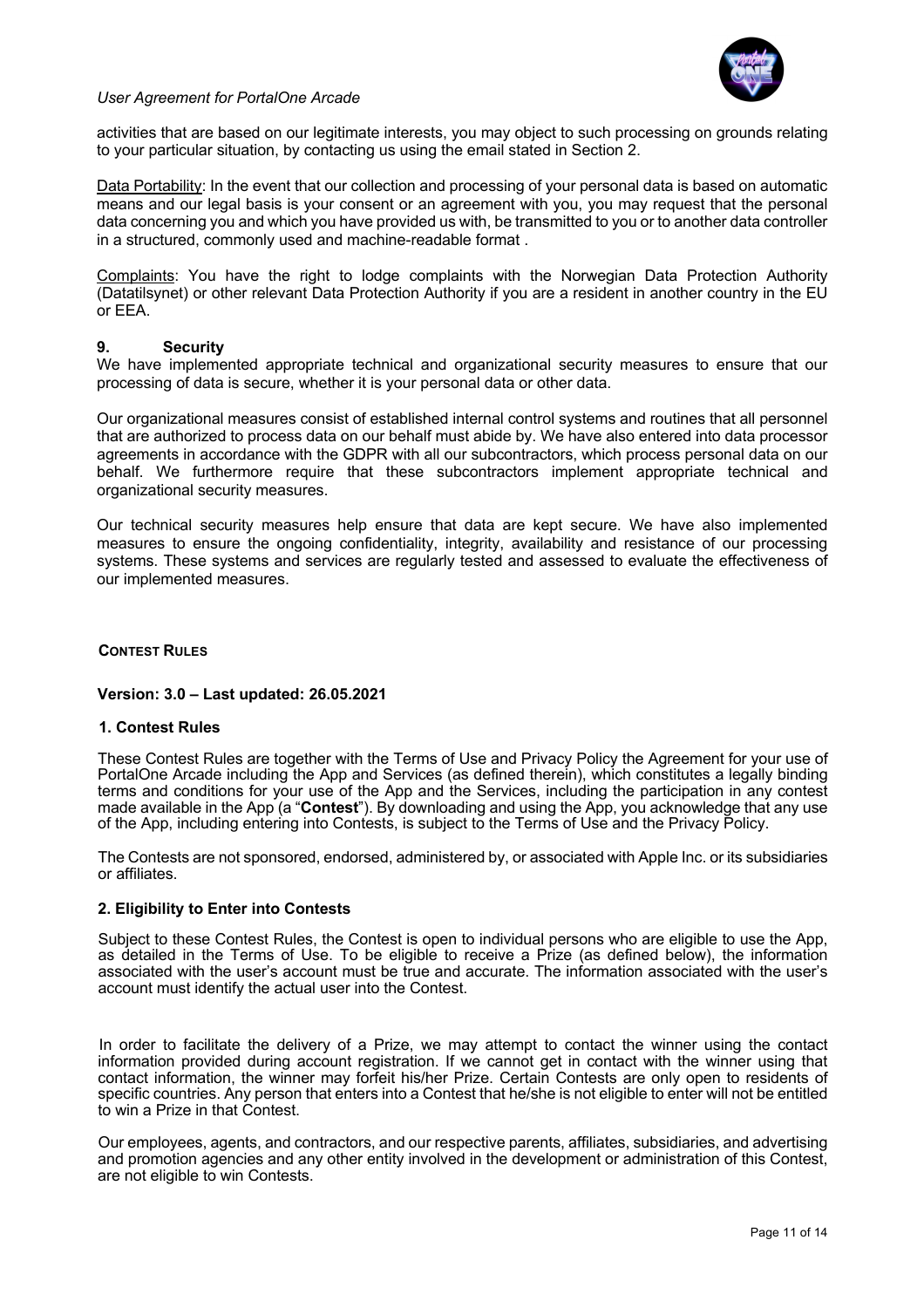

We reserve the right to verify a user's eligibility before, during, or after the Contest.

It is your responsibility to comply with the contest laws of your country/jurisdiction. You acknowledge that certain countries/jurisdictions have laws regarding Contests that may prevent us from making certain Contests available to you and awarding you your Prize. If you are a winner and this happens to be the case with your country/jurisdiction, you acknowledge that you will not be entitled to receive any Prize at all from us.

# **3. Entry Period**

We will announce Contests through the App from time to time. The announcement will indicate the type of Contest we are offering. Contests include 24-hour tournaments and season tournaments. You may join a Contest while it is live. We reserve the right to cancel Contests, in our sole discretion, if deemed necessary by us.

## **4. Important Game Design Elements**

**24-Hour Tournaments:** A 24-Hour Tournament allows users to play and submit their scores to compete for Prizes and ranking on our leaderboards. Users can enter 24-Hour Tournaments by pressing the "Play" button in the App´s main screen, followed by pressing the "Play"-button in the bottom-right corner of the screen. To enter this mode the user will have to use one - 1 – Token. For each Token, users can play for 60 seconds and afterwards submit their highest score to the leaderboard. The total score for each user will be the sum total of the player's five - 5 – highest scores.

**Friends:** Users have the option of adding other users as Friends by sending Friend requests. These requests can be accepted or rejected by the recipient. When a Friend request has been accepted by the recipient, the Friend user's score is easier to find on the leaderboard through friend filters, and it is possible to Challenge this user with a 60 second game. By clicking on the "Challenge" button visible on the Friend user's profile, the Friend Challenge game will launch on the App. Once the game is completed, this score will be forwarded as a Challenge to the other user, who will then be able to complete the Challenge. A user may be awarded for a maximum of 10 Friend Challenges 24-Hour Tournament.

**Tokens:** Tokens are the main currency in the App and can be acquired through a number of different means. Users can spend Tokens to participate in Contests within the App, including the 24-Hour Challenges. Every user will be attributed fifty  $-50 - 7$  okens upon registration.

**Tickets:** Users can collect Tickets, which is another currency in the App. As with Tokens, Tickets can be collected in a number of ways, which might be subject to change.

**Experience Points ("XP"):** XP are points gained by users through playing the games in the App.

**Referral codes**: Inviter (user inviting another user to play) and invitee (user invited to play) receive Tokens and Tickets as an in-game reward when an invitee registers a referral code that the invitee receives from an inviter and a requirement of playing at least one game in the App. When an inviter has invited more than 20 users through referral codes, the inviter's reward is replaced with XP.

# **Prizes**

The winner of each Contest, upon completion of all verifications and obligation requirements described in these Contest Rules, will receive a prize, determined in our sole discretion (the "**Prize**"). We will distribute Prizes according to the Contest Rules and, if applicable, any Contest specific rules, which may be determined by us or our affiliates (including, but not limited to, sponsors of the App or a Contest).

In certain instances, involving larger Prizes, at our sole discretion, you will be contacted directly to receive it by a mutually agreeable method and payment will be subject to a confirmation of the winner's eligibility to receive a Prize.

Any entry by any user that does not comply with the Terms of Use (including these Contest Rules) will be disqualified.

We will only issue a Prize to the individual identified in the account information for the winning account. We will use your account information to contact and verify winners in accordance with our Privacy Policy. Out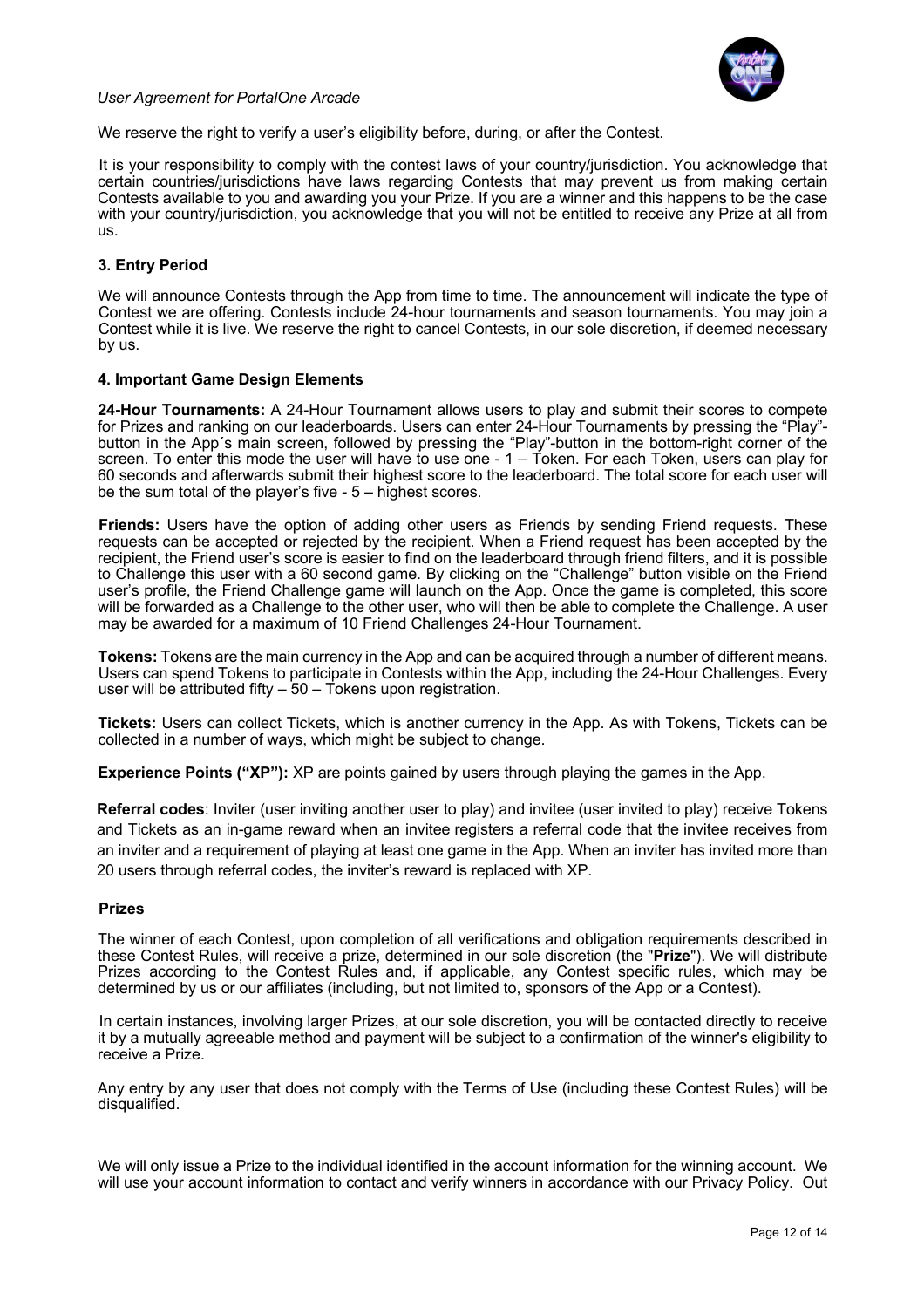

of date or incorrect account information at the time you enter a Contest may disqualify you from receiving a Prize. Failure to provide valid, working contact information in connection with your account may result in termination of that account and forfeiture of any Prizes awarded.

We expressly reserve the right to disqualify any entries that we believe in good faith are generated by an automated means or scripts or violates any of these Contest Rules or the Terms of Use. Entries generated by script, macro or other automated means are void.

Our decisions are final and binding with respect to all matters related to the Contest. In no event shall we be obligated to award any Prizes other than the Prize specified in these Contest Rules. The Prize is not assignable and not transferable, and no substitutions are permitted. In addition, if the Prize is unable to be fulfilled to the winner due to any applicable law, rule or regulation, or if the winner cannot claim the Prize for any reason, then we reserve the right to not award the Prize at all. The winner shall be responsible and liable for all taxes on the value of the Prize. Winners shall provide us with accurate information regarding their identity and country of residence.

You, not we, are responsible for filing and paying applicable taxes on any winnings (Prizes or others).

## **5. Prize Selection**

The Contests will be conducted under our supervision. Our decisions are final and binding in all matters relating to the Contest. The winner will be notified in the App or by email; provided, however, that we reserve the right to determine an alternate method of notification. The winner must cash-out the Prize within 90 days after notification. A Contest winner's failure to cash-out the Prize within the specified 90 days may be considered as a Contest winner's forfeiture of the Prize and we may, at our option and sole discretion, choose not to award the Prize at all. If a user is found to be ineligible, we may, at our option and sole discretion, choose not to award the Prize at all.

At present, you can win Prizes in the Contest by:

- 1. Becoming a Tournament Champion by achieving the highest score in a 24H Tournament.
- 2. Beating the guest; 10 random users among those users that beat the guest will win a Prize.
- 3. Achieving  $2^{nd}$  to 10<sup>th</sup> position on the leaderboard in a 24-Hour Tournament.
- 4. Being randomly chosen as a Lucky Winner amongst all users participating during a 24-Hour Tournament. While playing in the PortalOne app, it is possible for players to be selected for such prizes, which are generally selected randomly among the players. The selection will be made among players appearing on the leaderboard at the time of selection.
- 5. Becoming a Co-Lucky Winner after inviting a user and giving the invitee a Referral code. If your invitee wins the Lucky Winner draw, you will win the same Prize as the invitee. Both the inviter and the invitee need to be present on the leaderboard at the time of the selection/draw.
- 6. Becoming Season Ticket Winner. This is based on a random draw amongst users with Tickets. The more Tickets a user has, the bigger the chances of winning.

#### **6. General Conditions and Releases**

As stated above, it is your responsibility to comply with the contest laws of your country/jurisdiction. You acknowledge that certain countries/jurisdictions have laws regarding Contests that may prevent us from awarding you your Prize. If you are a winner and this happens to be the case with your country/ jurisdiction, you acknowledge that you may not be able to receive any Prize at all from us. By entering this Contest, you acknowledge the risks, and understand that you may win but not be able to receive a Prize.

By entering the Contest or accepting a Prize, you agree to conform to all applicable laws and regulations. To be eligible for receiving a Prize, a winner must provide necessary contact and payment information. At present, winners will be asked to provide such information in a Google Form, provided to the winner after a Contest through the App or by electronic communication to the winner´s mobile phone using the contact information provided by the winner during registration of the App.

When applicable, the winner may be required to execute and return (and winning may be conditioned upon the winner executing and returning) to us, within ten (10) business days, an Affidavit of Eligibility drafted by us to be eligible for the Prize. The winner may also be required in our sole discretion to complete relevant tax forms as a condition to the delivery of the applicable Prize. Winner may also be required to furnish proof of identity, postal address, and birth date in order to receive a Prize.

A user or winner may be disqualified from the Contest if he or she fails to comply or has previously failed to comply with any provision of these Contest Rules or the Terms of Use. We may disqualify you from a